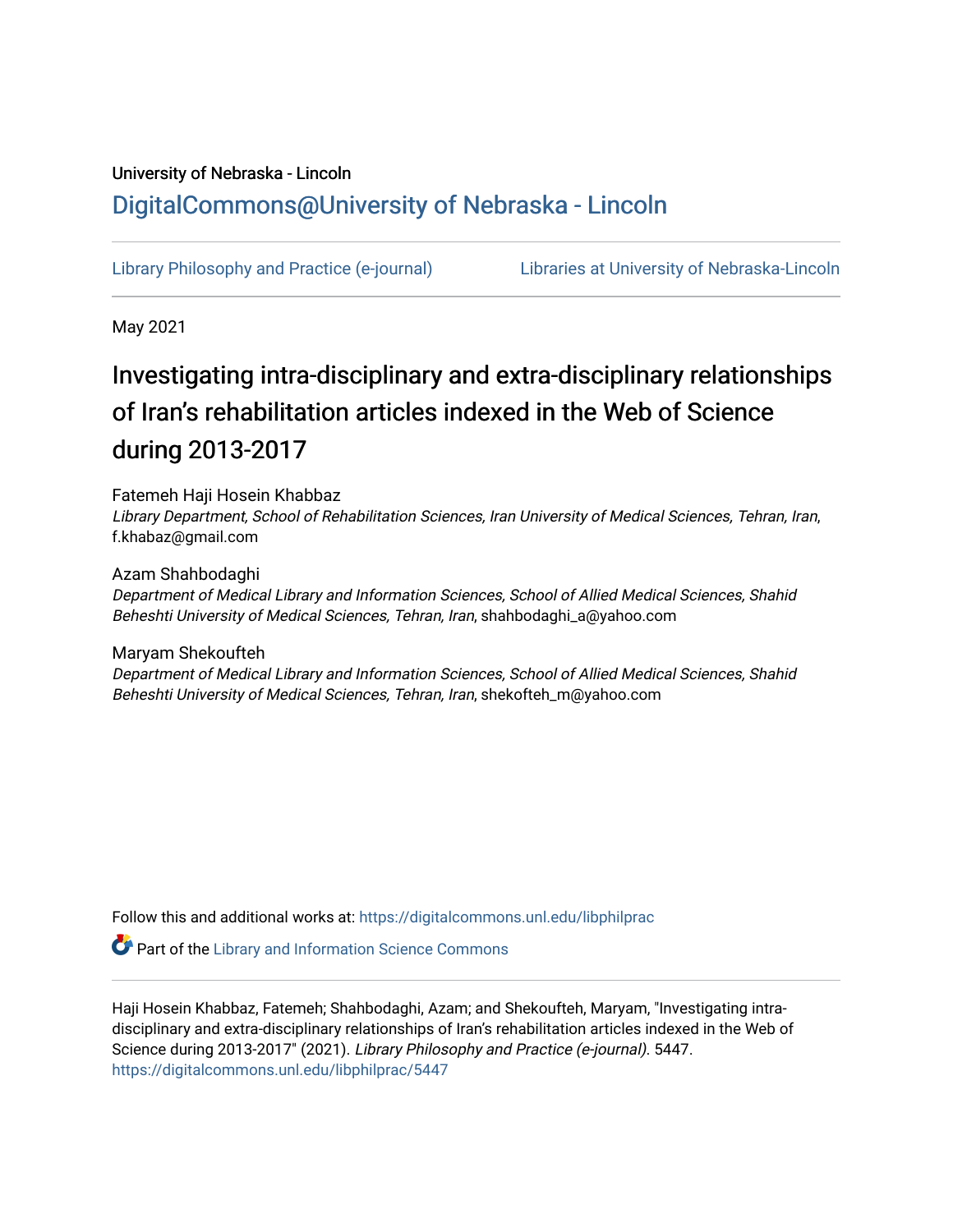**Investigating intra-disciplinary and extra-disciplinary relationships of Iran's rehabilitation articles indexed in the Web of Science during 2013-2017**

#### **Fatemeh Haji Hosein Khabbaz<sup>1</sup> (M. D), Azam Shahbodaghi2\* (Ph. D), Maryam Shekoufteh<sup>2</sup> (Ph. D)**

. Library Department, School of Rehabilitation Sciences, Iran University of Medical Sciences, Tehran, Iran

<sup>2</sup>. Department of Medical Library and Information Sciences, School of Allied Medical Sciences, Shahid Beheshti University of Medical Sciences, Tehran, Iran

**\*Corresponding Author:** Azam Shahbodaghi, Department of Medical Library and Information Sciences, School of Allied Medical Sciences, Shahid Beheshti University of Medical Sciences, Tehran, Iran. Tel: +98.26850560, Email: [shahbodaghi@sbmu.ac.ir](mailto:shahbodaghi@sbmu.ac.ir)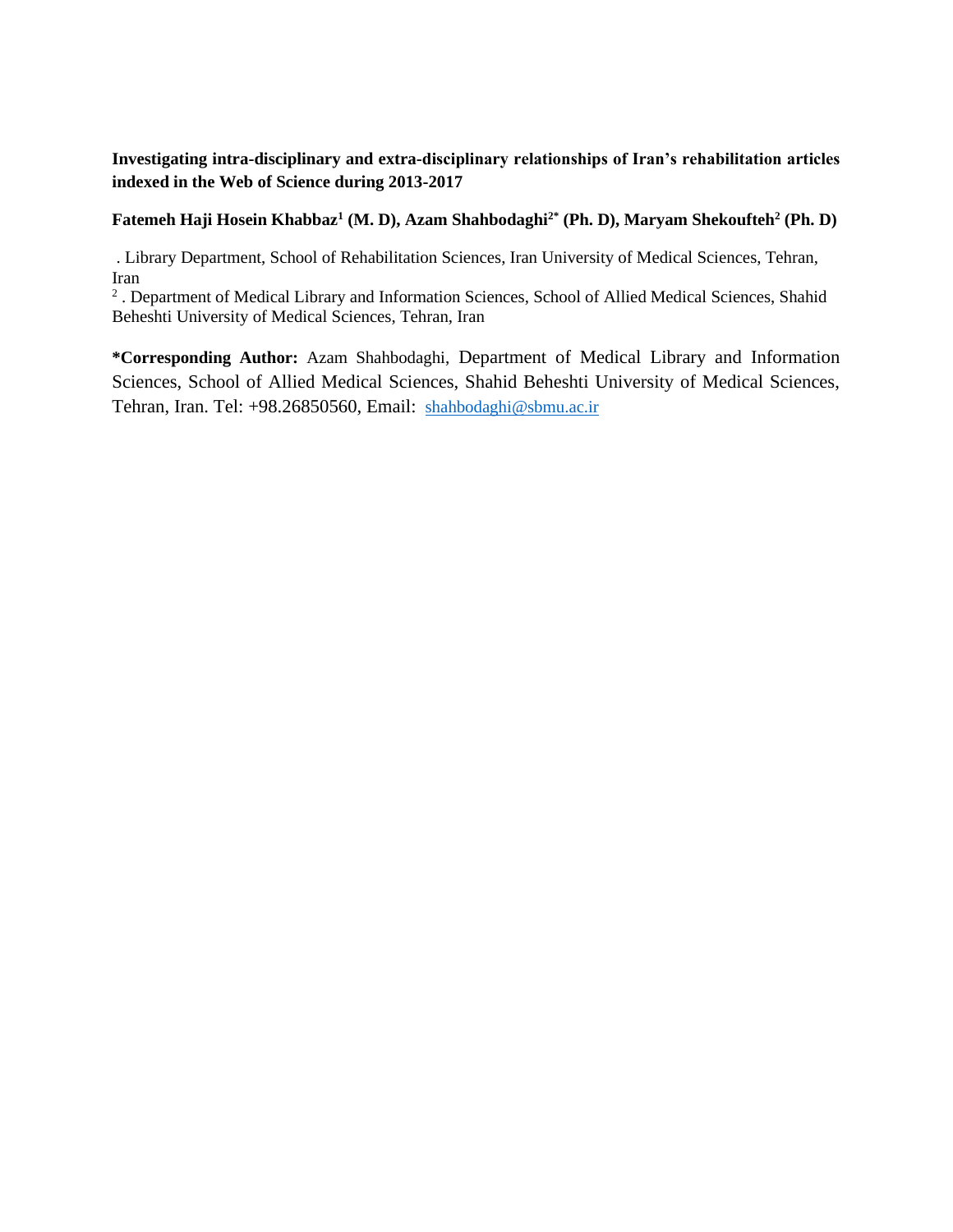#### **Abstract**

**Background and purpose:** Establishing Intra-disciplinary and extra-disciplinary relationships are a prerequisite for the growth and expansion of various scientific disciplines, including rehabilitation science. In this study, we have tried to examine the intra-disciplinary and extra-disciplinary relationships of scientific articles in the field of rehabilitation sciences of Iran, indexed in the Web of Science (WOS) database from 2013 to 2017.

**Materials and methods:** This research was conducted using scientometric techniques, content analysis and citation analysis through a descriptive approach. The statistical population of the research included 392 articles of Iran consisting of original articles and conference articles indexed in the Web of Science, which were published during 2013-2017.

**Results:** Most of the 392 articles were specialized physiotherapy (53.57%) and then orthotics and prosthetics (27.55%). Out of 12076 references of the articles, 26.9% were located in the extra-disciplinary category and 89.6% in the intra-disciplinary category. 392 articles researched received 1398 citations, with an average citation of 3.75 per article. In all fields except rehabilitation management, the highest number of citations was categorized in the extra-disciplinary category.

**Conclusion:** The publication trend of the articles was growing. Researchers in the study of sub-disciplines of rehabilitation sciences in Iran have used intra-disciplinary relationships more than extra-disciplinary relationships in compiling articles, while they have received the most citations from outside the field of rehabilitation sciences relationships. The results show the appropriate potential of this area to interact with other scientific fields.

**Keywords:** Inter-Disciplinary Relationship, Extra-Disciplinary Relationship, Scientific Publications, Rehabilitation Science, Scientometrics, Citation Analysis, Physiotherapy, Occupational Therapy, Orthotics And Prosthetics, Speech Therapy, Audiometry, Optometry, Rehabilitation Management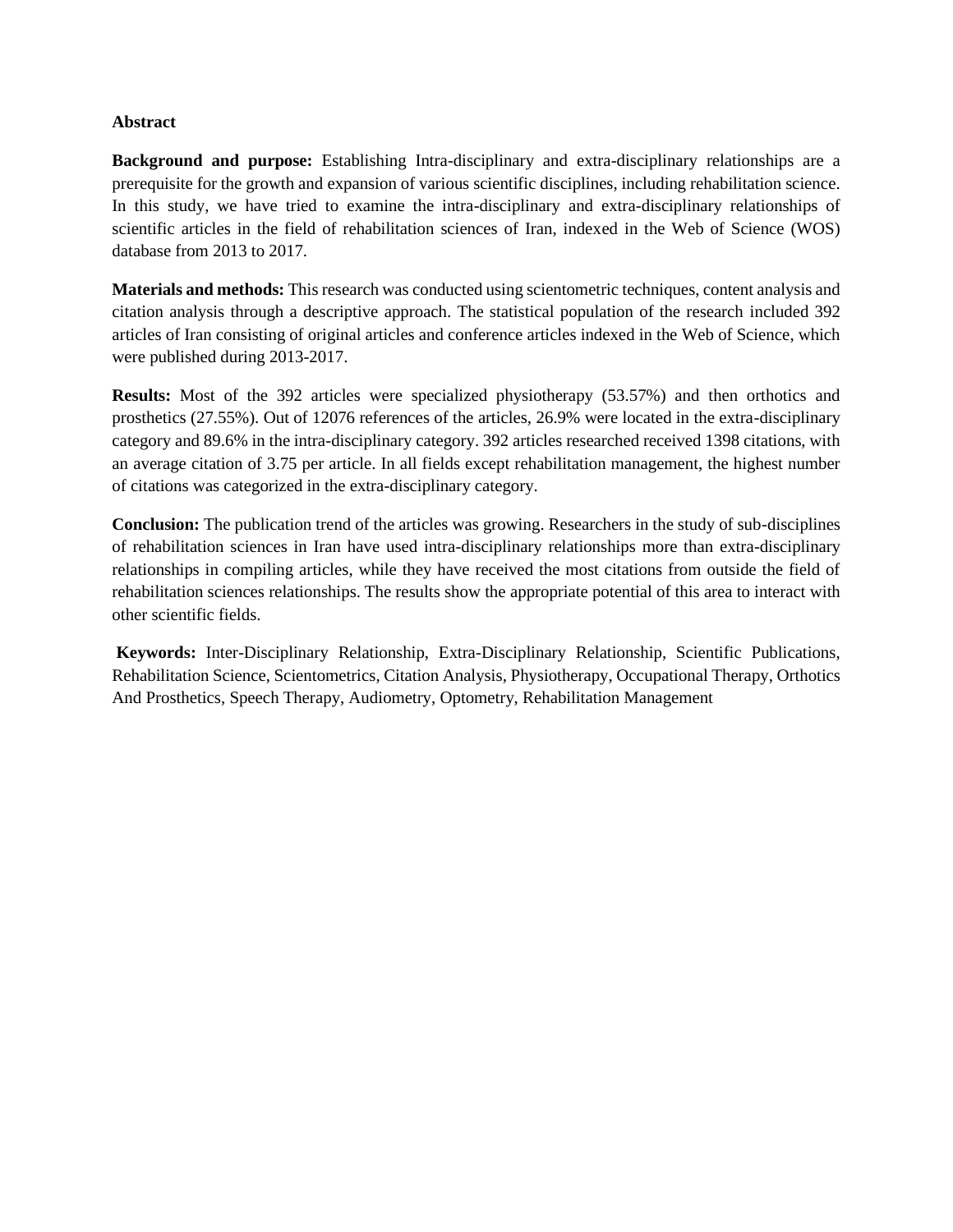#### **Introduction**

Intra-disciplinary and extra-disciplinary relationships are necessary for the growth and development of various scientific fields. Deepening and broadening of the scientific fields are not possible without internal and external communications. As scientific and research articles have a collective nature (1), the various scientific fields, which are the context of these articles, have a collective nature. Therefore, it can be said that scientific fields are in interaction with each other, and they need scientific communication to grow and expand. Sometimes these relationships are formed within the boundaries of the same scientific field and sometimes due to communication with other scientific fields. The intra-disciplinary approach is a single discourse in the allocated space of a specific domain(2). In intra-disciplinary relationships, experts and researchers in a particular field use the capabilities, tools, and methods available to answer the questions and solve the scientific problems.

Nevertheless, sometimes intra-disciplinary relationships cannot answer the essential questions or solve the area's problems alone. Therefore, the use of extradisciplinary relationships becomes a necessity ,and the experts in the field try to find appropriate answers to the internal questions and problems by establishing relations with other scientific fields and using their capabilities. Perhaps, for this reason, interdisciplinary research has been considered the best approach to solving the complex problems of modern science(3). According to UNESCO, the transdisciplinary is an insightful approach to solving simple and complex human problems (1). As a result, expectations for scholarly collaboration in research, education, and investment in higher education are growing(4). A wide range of observers in various fields of science believes that a large part of significant scientific advances occurs in the distance between different fields of science ,and for this reason, there is a significant tendency to expand interdisciplinary research(5). Therefore, it can be said that intra-disciplinary relations help to deepen a scientific field and extra-disciplinary relations lead to the expansion of its boundaries. However, both types of scientific relations are necessary for the development of a specific scientific discipline.

Due to its nature, one of the fields that require intra-disciplinary and extradisciplinary relationships is the field of rehabilitation. Rehabilitation, one of the top five health strategies in the 21st century (6), is a multidisciplinary scientific domain (7,8). The World Health Organization defines rehabilitation as a set of measures that help people who have experienced or are likely to experience disability to achieve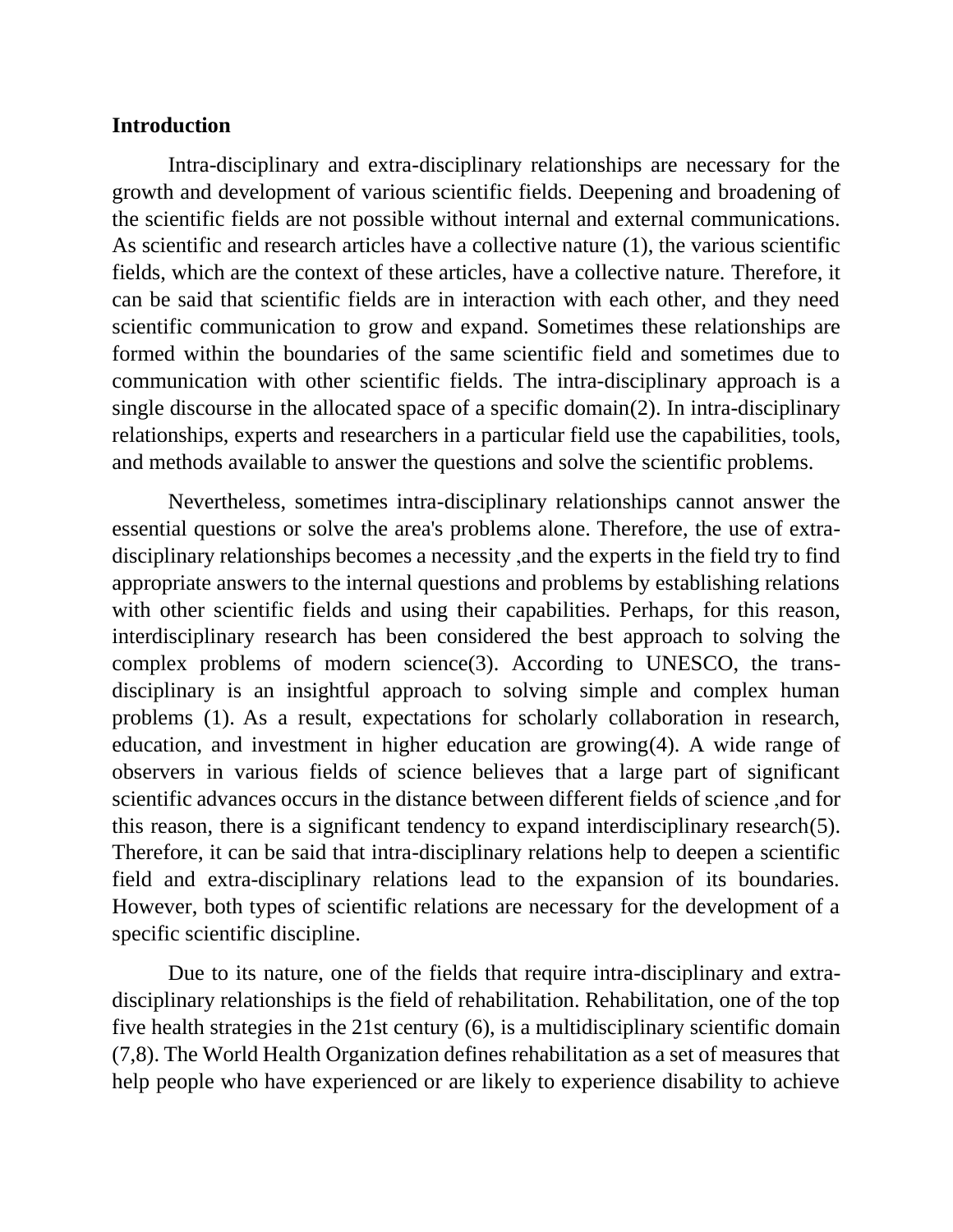and maintain the maximum ability to interact with their environment(9). The Department of Rehabilitation, University of Washington, also considers rehabilitation science an interdisciplinary field focusing on human functions and disability(8). On the website of the school of graduate studies of the University of Toronto have been pointed multidisciplinary nature of the rehabilitation science and have been mentioned that "rehabilitation science is the systematic study of promoting, maintaining, or restoring human function, mobility, occupation, and well-being. Using basic and applied methods, the science is focused on phenomena at the level of the cell, person, family, community, or society to develop and evaluate theories, models, processes, measures, interventions, and policies to prevent, reverse, or minimize impairments, enable activity, and facilitate participation" (10). Rehabilitation science has a broad scope and, like an umbrella, encompasses several scientific sub-disciplines. Physiotherapy, occupational therapy, orthotics and prosthetics, speech therapy, audiometry, optometry are among the scientific subdisciplines of the field of rehabilitation(9,11,12).

Due to the multidisciplinary nature of rehabilitation sciences, determining the status of extra-disciplinary relationships and intra-disciplinary relationships of scientific generations in this area can provide appropriate information for policymakers, planners, and other trustees. It also provides foresight in roadmapping to produce science in this area. Accordingly, this study tries to examine the extradisciplinary and intra-disciplinary relationships of scientific products in the field of rehabilitation sciences of Iranian researchers, indexed in the Web of Science (WOS) database from 2013 to 2017. It is worth mentioning that this research only addressed the sub-disciplines in rehabilitation sciences, including physiotherapy, audiometry, speech therapy, orthotics and prosthetics, occupational therapy, optometry, and rehabilitation management, which are among the active academic disciplines in this field in Iranian universities. The meaning of extra-disciplinary and intra-disciplinary relationships is two-way communication in the form of citations made and citations received from articles included in the study population.

### **Materials and methods**

The present research has been carried out using scientometric techniques, thematic analysis, citation analysis, and descriptive approach. The statistical population includes those original articles published in journals and seminars that have been published by Iranian researchers in the field of rehabilitation sciences in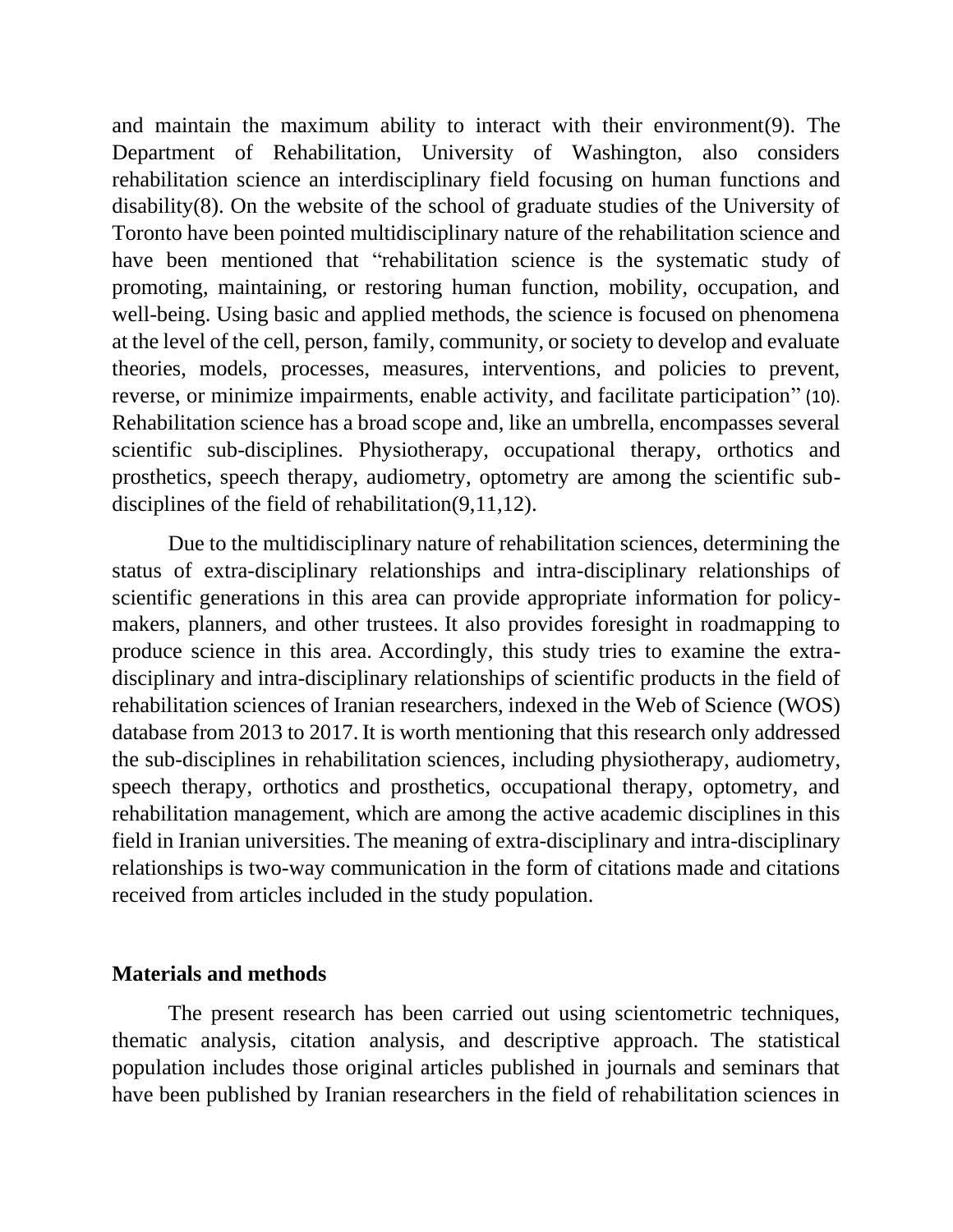the period 2013 to 2017 and indexed in the WOS citation database. The advanced search section of WOS was used to extract articles. Thus, the keyword Iran was combined with the CU tag corresponding to the affiliated country field, and the AND operator with the keyword Rehabilitation using the WC tag, related to the subject areas of WOS. The results were then limited to original articles from 2013 to 2017. Researchers searched from October 25 to 30, 2018, and retrieved 467 articles. Seventy-five articles were excluded from the research community, after examining these articles' content, due to not being within the subject's scope (physiotherapy, audiometry, speech therapy, orthotics and prosthetics, occupational therapy, optometry, and rehabilitation management). Based on this, further studies were performed on the remaining 392 articles. Excel software was used to analyze the final results. The result of the steps mentioned above was articles categorized in seven sub-disciplines of rehabilitation sciences, including physiotherapy, audiometry, speech therapy, orthotics and prosthetics, occupational therapy, optometry, and rehabilitation management.

The articles of each of the seven sub-disciplines studied in the rehabilitation sciences area were then examined to determine the amount of extra-disciplinary and intra-disciplinary relationships in the list of references. The title of each reference was thematically analyzed in the first stage to determine the thematic scope of it. In cases where it was not possible to determine the thematic scope by title, an attempt was made to do so through the thematic scope of the journal in which it was published or presented in the seminar. Sources whose thematic scope was not identified through the previous two steps, the abstract and full text was retrieved and analyzed, and with their thematic analysis, the thematic scope of relevant sources was determined. The result of this section of the research was the placement of the references of the articles in two categories of extra-disciplinary and intradisciplinary. It is worth mentioning some references fell into both categories due to their multidisciplinary nature. The mean index was used to compare the share of intra-disciplinary and extra-disciplinary relationships in the articles' references of the seven sub-disciplines of rehabilitation sciences.

To determine the utilization rate of other articles out of 392 reviewed articles, these articles' number of citations was considered the utilization rate criterion. The articles citing each of the seven sub-disciplines articles of rehabilitation sciences were identified and then categorized according to the thematic scope of WOS to assess the number of citations received by the mentioned articles through the Citation Report tool of WOS. Citations were thematically analyzed and categorized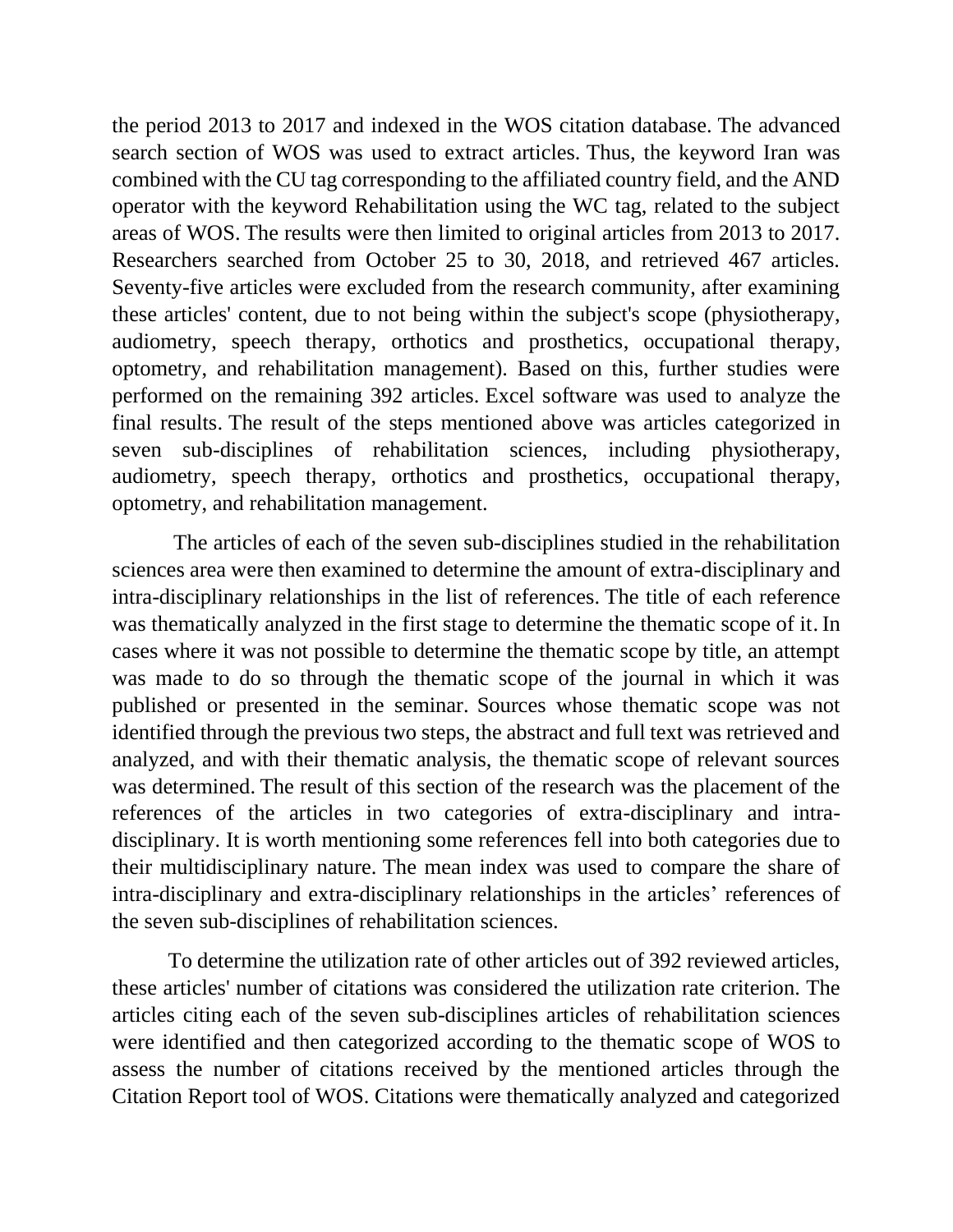to identify extra-disciplinary and intra-disciplinary citations to the articles included in the research population in seven sub-disciplines. Citations from the field of rehabilitation sciences to articles in each sub-disciplines category were included in intra-disciplinary citations. Also, citations to these articles, outside the field of rehabilitation sciences, were included in extra-disciplinary citations. Some multidisciplinary citations also fall into both categories.

#### **Results**

The highest number of rehabilitation articles in Iran, indexed on the WOS, in the period 2013 to 2017, is dedicated to the field of physiotherapy (53.57%) and then to orthotics and prosthetics (27.55 %). The lowest number of articles is dedicated to the fields of optometry and rehabilitation management, each of which has a share of 2 articles.

| <b>Publication years</b> | 2013 | 2014           | 2015 | 2016           | 2017 | <b>Total</b>    | <b>Total</b> |
|--------------------------|------|----------------|------|----------------|------|-----------------|--------------|
|                          |      |                |      |                |      | <b>articles</b> | percentage   |
| The fields               |      |                |      |                |      |                 |              |
| Physiotherapy            | 29   | 25             | 35   | 51             | 70   | 210             | 53.57%       |
| <b>Audiometry</b>        |      | $\overline{2}$ |      | $\overline{2}$ | 2    | 7               | 1.79%        |
| Speech therapy           | 6    | 4              | 3    | 3              | 4    | 20              | 5.1%         |
| <b>Orthotics</b><br>and  | 34   | 23             | 19   | 26             | 6    | 108             | 27.55%       |
| prosthetics              |      |                |      |                |      |                 |              |
| Occupational             | 6    | 3              | 11   | 11             | 12   | 43              | 10.97%       |
| therapy                  |      |                |      |                |      |                 |              |
| <b>Optometry</b>         |      | ۰              |      |                | 2    | 2               | $.51\%$      |
| <b>Rehabilitation</b>    |      |                |      |                | 2    | 2               | $.51\%$      |
| management               |      |                |      |                |      |                 |              |
| <b>Total articles</b>    | 75   | 57             | 69   | 93             | 98   | 392             | 100%         |

Table 1. Frequency distribution of Iran's articles in the 7 subfields of Rehabilitation science from 2013 to 2017

The findings are presented in Table 2, separately for the studied subdisciplines to show the extra-disciplinary and intra-disciplinary relationships in the list of references of 392 articles.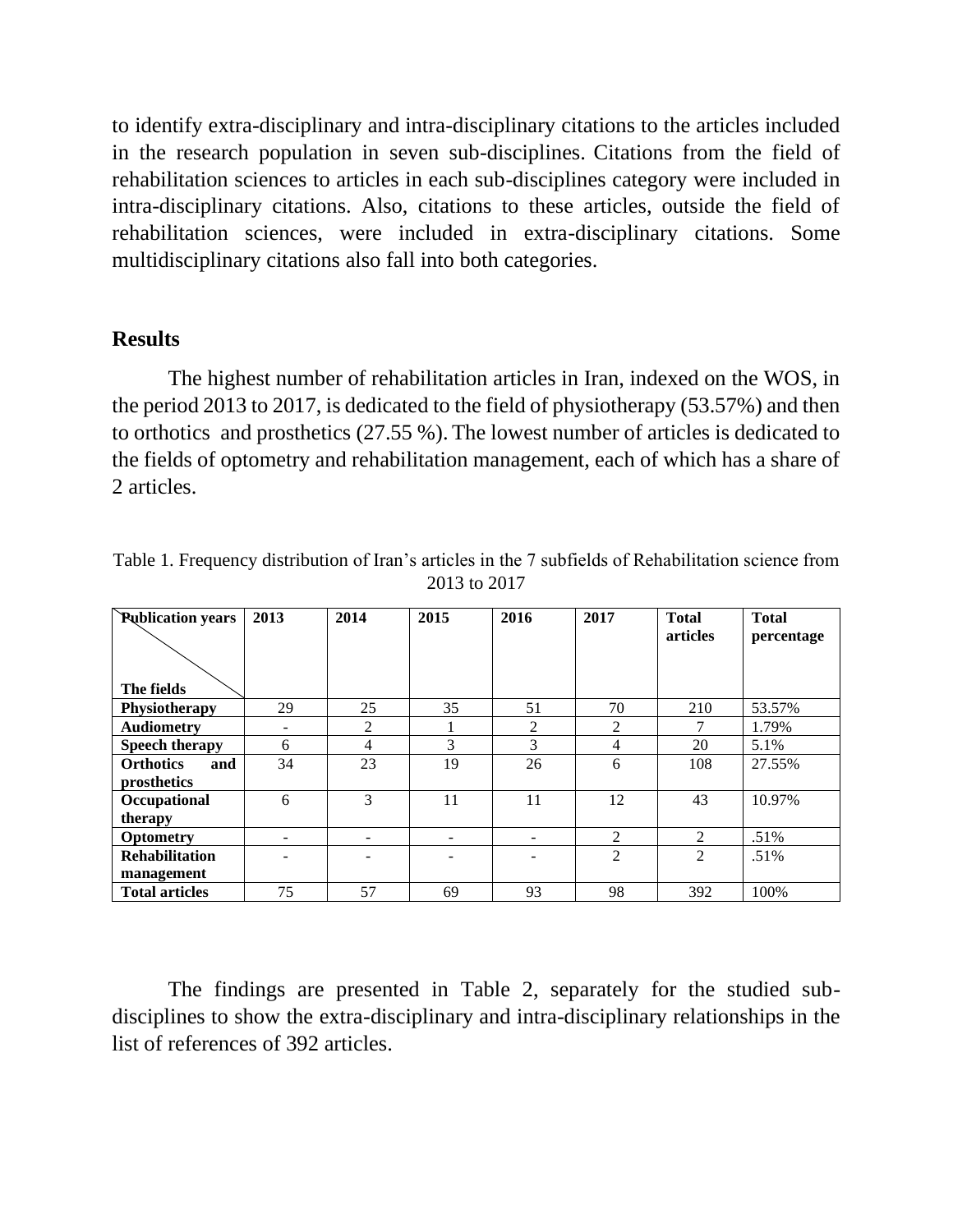| The fields                             | Number of<br>the articles | Number of<br>references<br>of the<br>articles | Average<br>number of<br>references<br>per article | The number of<br>extra-<br>disciplinary<br>references | Percentage<br>of extra-<br>disciplinary<br>references | Average<br>number of<br>extra-<br>disciplinary<br>references<br>per article | The<br>number of<br>intra-<br>disciplinary<br>references | Percentage<br>of intra-<br>disciplinary<br>references | Average<br>number of<br>intra-<br>disciplinary<br>references<br>per article |
|----------------------------------------|---------------------------|-----------------------------------------------|---------------------------------------------------|-------------------------------------------------------|-------------------------------------------------------|-----------------------------------------------------------------------------|----------------------------------------------------------|-------------------------------------------------------|-----------------------------------------------------------------------------|
| Physiotherapy                          | 210                       | 7058                                          | 33.6                                              | 1919                                                  | 27.19%                                                | 9.13                                                                        | 6628                                                     | 93.9%                                                 | 31.56                                                                       |
| <b>Audiometry</b>                      | $\tau$                    | 118                                           | 16.85                                             | 68                                                    | 57.63%                                                | 9.71                                                                        | 66                                                       | 55.93%                                                | 9.43                                                                        |
| Speech therapy                         | 20                        | 517                                           | 25.85                                             | 88                                                    | 17%                                                   | 4.4                                                                         | 498                                                      | 96.32%                                                | 24.9                                                                        |
| <b>Orthotics</b><br>and<br>prosthetics | 108                       | 3144                                          | 29.11                                             | 811                                                   | 25.79%                                                | 7.5                                                                         | 2568                                                     | 81.68%                                                | 23.78                                                                       |
| Occupational<br>therapy                | 43                        | 1127                                          | 26.2                                              | 286                                                   | 25.38%                                                | 6.65                                                                        | 1025                                                     | 90.95%                                                | 23.84                                                                       |
| <b>Optometry</b>                       | $\overline{2}$            | 43                                            | 21.5                                              | 30                                                    | 69.77%                                                | 15                                                                          | 17                                                       | 39.53%                                                | 8.5                                                                         |
| <b>Rehabilitation</b><br>management    | $\overline{2}$            | 69                                            | 34.5                                              | 48                                                    | 69.56%                                                | 24                                                                          | 17                                                       | 24.64%                                                | 8.5                                                                         |
| <b>Total articles</b>                  | 392                       | 12076                                         | 30.8                                              | 3250                                                  | 26/9%                                                 | 8.3                                                                         | 10819                                                    | 89.6%                                                 | 27.6                                                                        |

Table 2. Descriptive statistics for intra-disciplinary and extra- disciplinary references of the rehabilitation articles of Iran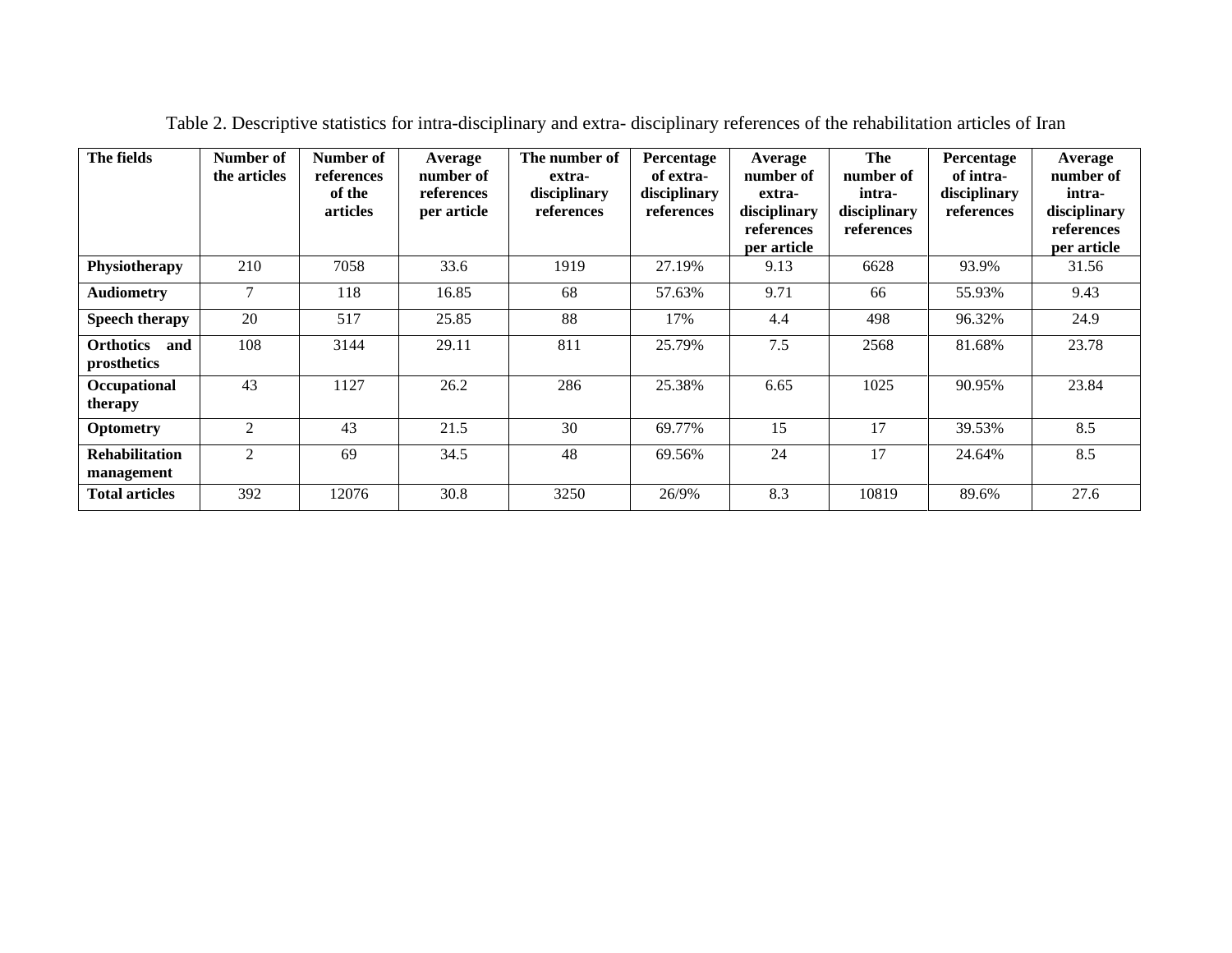The 392 articles in the research have 12076 references, of which the share of extra-disciplinary references is 26.9%, and the share of intra-disciplinary references is 89.6%. The average number of extra-disciplinary references per article is 8.3, and the average number of intra-disciplinary references per article is 27.6.

The highest average number of extra-disciplinary references per article belongs to rehabilitation management with an average of 24, followed by optometry fields with an average of 15, audiometry with an average of 9.71, and physiotherapy with an average of 9.13, respectively. In the fields of rehabilitation management, optometry, and audiometry, the average number of extra-disciplinary references is higher than the average number of intra-disciplinary references.

The highest average number of intra-disciplinary references is allocated to physiotherapy articles, with an average of 31.56, speech therapy with an average of 24.09, orthotics and prosthetics with an average of 23.78, and occupational therapy with an average of 23.84. The average number of intra-disciplinary references is more than the average of extra-disciplinary references in all these areas.

As the findings, 210 articles in the field of physiotherapy have a total of 7058 references, of which 27.19% are extra-disciplinary references, and 93.09% are intradisciplinary references. Further studies by researchers showed the highest rate of extra-disciplinary relationships in the field of physiotherapy with the field of neuroscience (39.81%) and then, respectively, with biomechanics (9.59%), psychology (8.96%), and physiology (8.54%). The highest rate of intra-disciplinary relationships in the field of physiotherapy with itself (79.93%), followed by the field of orthotics and prosthetics is 18.15%).

Out of 118 references in seven articles in the field of audiometry, 57.63% are extra-disciplinary, and 55.93% are intra-disciplinary. The highest rate of extradisciplinary relationships (76.47%) is with psychology. This field has established the highest rate of intra-disciplinary relationships (43.94%) with its own field and then with the field of speech therapy  $(40.09\%)$ .

Out of 517 references in 20 articles in the field of speech therapy, 17% are extra-disciplinary references, and 96.32% are intra-disciplinary references. This field has the highest rate of extra-disciplinary relationships with the field of neuroscience (46.06%). The highest rate of intra-disciplinary relationships in speech therapy is first with its own field (63.45%) and then with the field of audiometry (43.33%).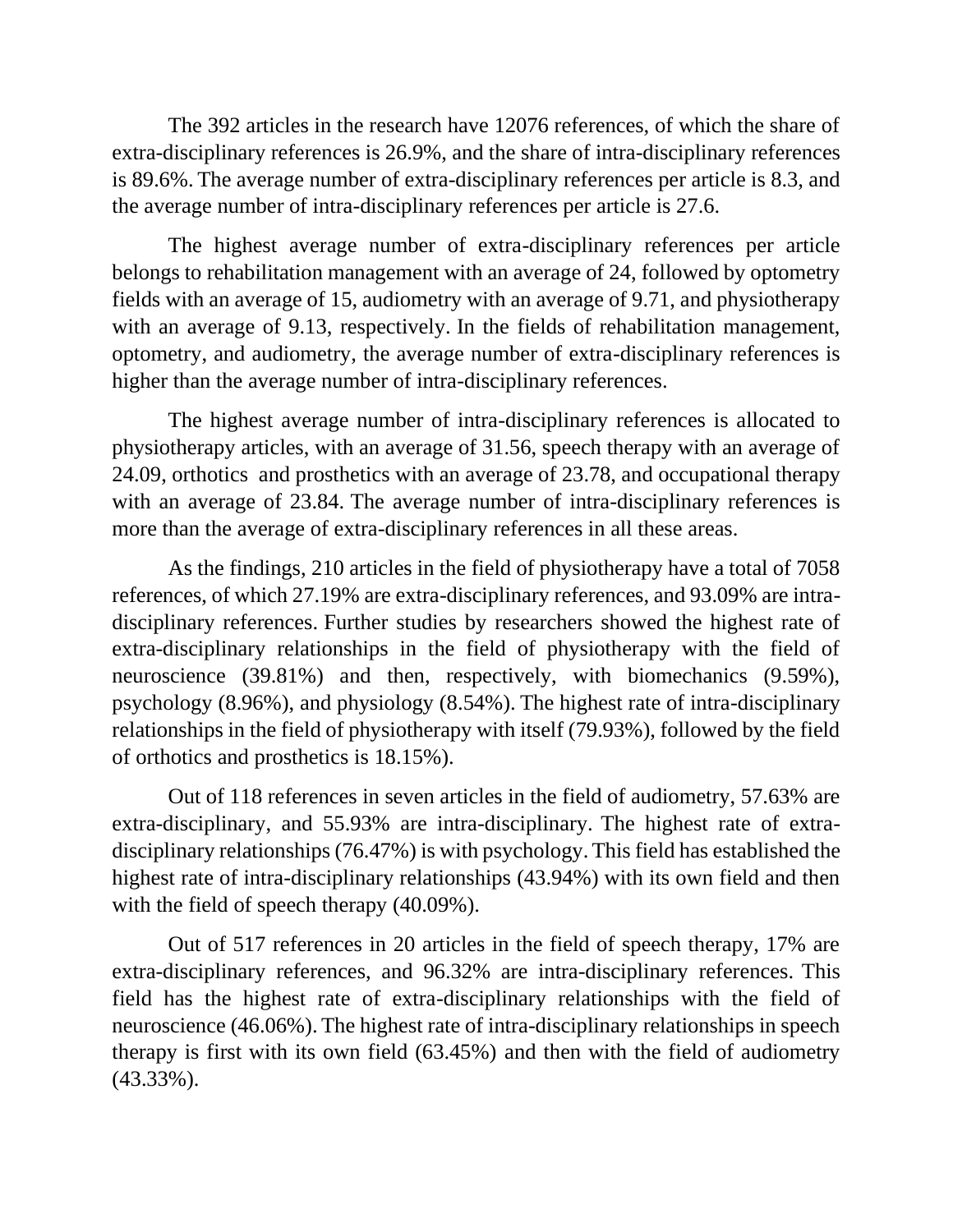Results showed that out of a total of 3144 references in 108 articles in the field of orthotics and prosthetics, 25.79% were extra-disciplinary references, and 81.68% were intra-disciplinary references. The highest number of extra-disciplinary relationships was established between Orthotics and prosthetics and neuroscience, with 41.55%, followed by biomechanics with 14.05%, and kinesiology with 12.08%. The highest level of intra-disciplinary relationships has been established by orthotics and prosthetics with its own field (46.53%) and then by the physiotherapy field (93.44%).

Out of 1127 references in 43 articles in occupational therapy, 25.38% were extra-disciplinary references, and 90.95% were intra-disciplinary references. This field had the highest number of extra-disciplinary relationships with neuroscience, 39.86%, and then psychology, 22.72%. Besides, it has the highest level of intradisciplinary relationships with its own field (63.22%).

In the field of optometry, out of a total of 43 references in 2 articles, 69.77% were extra-disciplinary references, and 39.53% were intra-disciplinary references. The highest rate of extra-disciplinary relationships in this field is general medicine with 34.37% and then pediatrics with 28.12%. The intra-disciplinary relationships of the field of optometry in all 17 references were only with its own field.

In the field of rehabilitation management, out of a total of 69 references in 2 articles, 69.56% were extra-disciplinary references, and 24.64% were intradisciplinary references. The highest rate of extra-disciplinary relationships in rehabilitation management was related to neuroscience (41.66%) and the lowest rate related to the education field (10.42%). In terms of intra-disciplinary relationships, this field has established intra-disciplinary relationships in all 17 references (100%) with the field of occupational therapy and seven references (41.17%) with physiotherapy.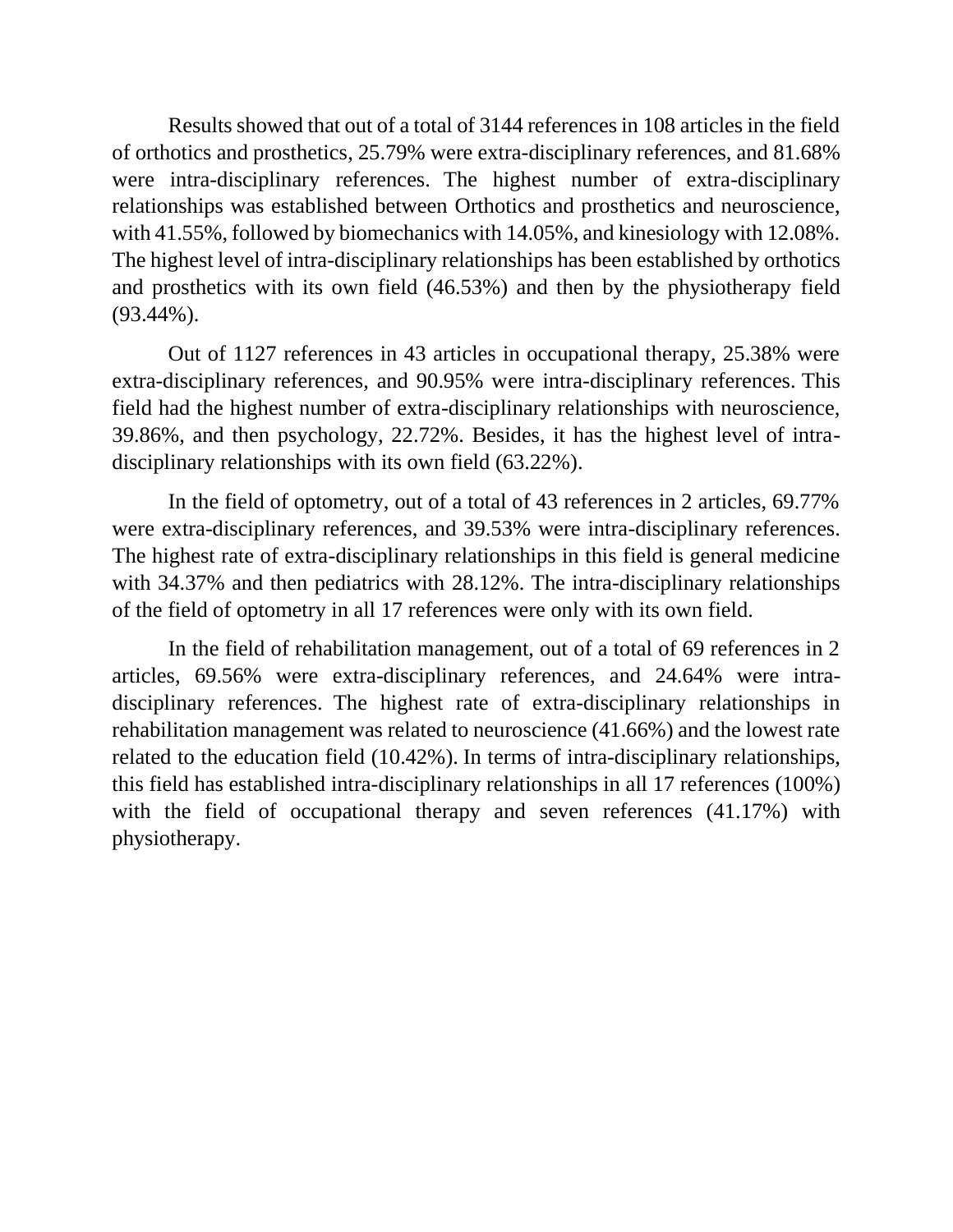To determine the status of extra-disciplinary and intra-disciplinary relationships, citations to articles in seven sub-disciplines of rehabilitation sciences, including physiotherapy, audiometry, speech therapy, orthotics and prosthetics, occupational therapy, optometry, and rehabilitation management, were identified separately and were categorized according to WOS thematic areas.

| The fields                       | The number of<br><b>articles</b> | The number of citations<br>received per article | The average citations<br>received per article |
|----------------------------------|----------------------------------|-------------------------------------------------|-----------------------------------------------|
| Physiotherapy                    | 210                              | 758                                             | 3.61                                          |
| <b>Audiometry</b>                | 7                                | 8                                               | 1.14                                          |
| <b>Speech therapy</b>            | 20                               | 60                                              | 3                                             |
| <b>Orthotics and prosthetics</b> | 108                              | 442                                             | 4.09                                          |
| <b>Occupational therapy</b>      | 42                               | 121                                             | 2.88                                          |
| Optometry                        | $\mathfrak{D}$                   | 4                                               | C                                             |
| <b>Rehabilitation management</b> | $\mathfrak{D}$                   |                                                 | 2.5                                           |
| <b>Total articles</b>            | 392                              | 1398                                            | 3.57                                          |

Table 3. Citation indicators of Iran's articles in the field of rehabilitation science

Table 3 shows that 392 articles researched received 1398 citations, with an average citation of 3.75 per article. The highest average citation per article was allocated to articles in orthotics and prosthetics with an average of 4.09 and then to physiotherapy with an average of 3.61. The lowest average citation per article was related to audiometry, with an average of 1.14.

Further studies demonstrated that 210 articles in physiotherapy received 758 citations that the average citation per article was 3.61. 26.25% of citations to physiotherapy articles were from rehabilitation sciences, and 73.75% were from outside this field. Among the extra-disciplinary citations, the most were in the field of sports science and neuroscience.

Seven articles in audiometry have received eight citations, with an average citation of 1.14 per article. Intra-disciplinary relationships were observed in 50% of citations, and extra-disciplinary relationships were observed in 75% of citations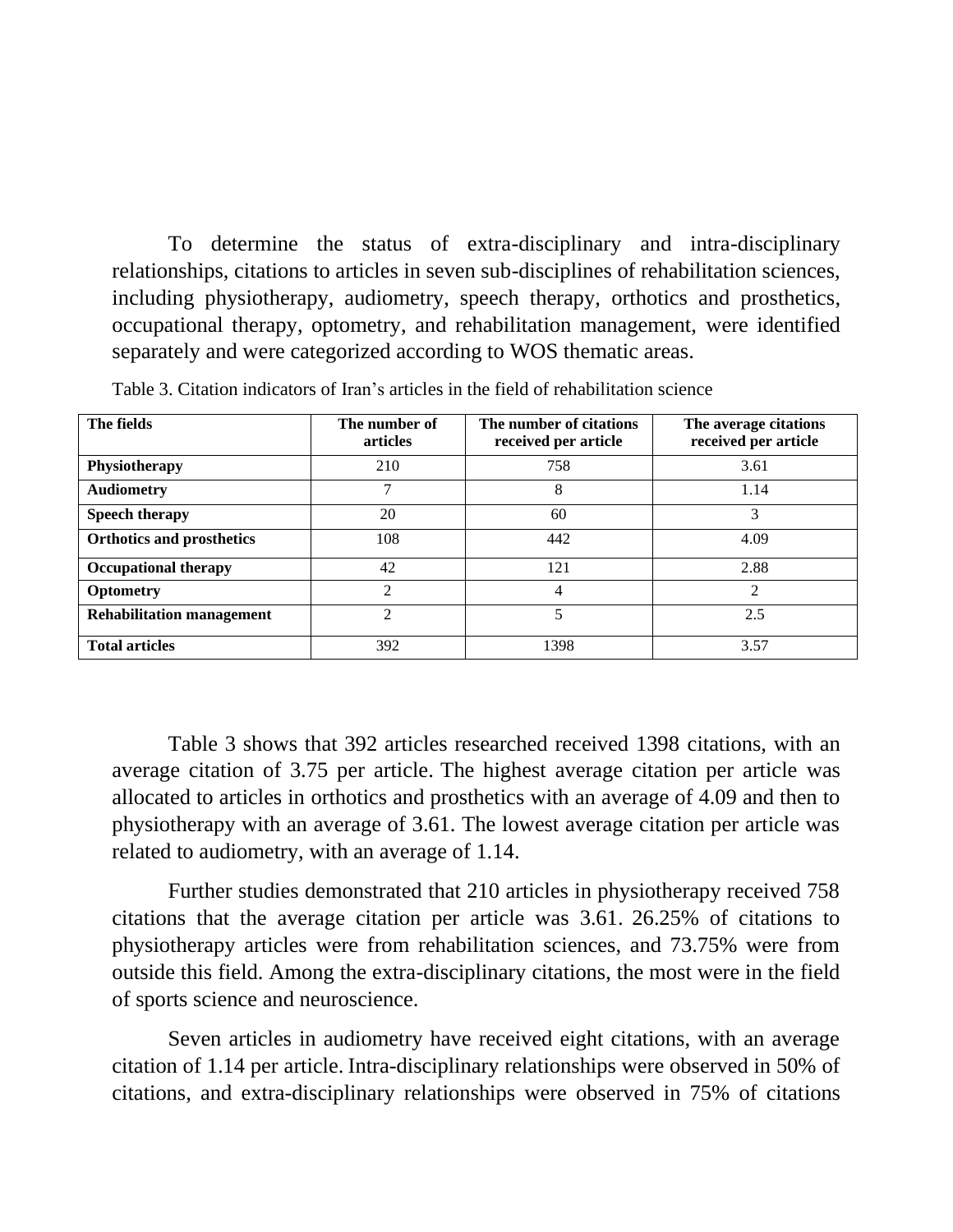from the ear, nose, throat (ENT), and neuroscience fields. It should be noted that 25% of citations were in both intra-disciplinary and extra-disciplinary citations.

Sixty documents have cited twenty articles in speech therapy, and the average citation per article is 3. Intra-disciplinary citations make up 48.15% of citations. 51.85% of citations are also extra-disciplinary of language pathology and linguistics area.

There are 442 citations to 108 articles in orthotics and prosthetics, and the average citation per article is 4.09. 33.71% of citations were intra-disciplinary, and 68.55% of citations were extra-disciplinary fields, mostly related to orthopedics, neuroscience, sports science, and rheumatology.

Forty-two articles in occupational therapy have received 121 citations; the average citation per article was 2.88. 45.45% of citations were intra-disciplinary, and 61.98% were extra-disciplinary. Extra-disciplinary citations were mostly related to the fields of neuroscience and psychology.

Two articles in optometry received four citations, which is an average of two citations per article. Extra-disciplinary relationships in the neuroscience field, internal medicine, and psychology are evident in all four citations, and intradisciplinary relationships were also found in one article. Two articles in rehabilitation management have also received five citations; the average citation per article is 2.5. All five citations have intra-disciplinary nature.

### **Discussion**

In the period from 2013 to 2017, 392 articles in the field of rehabilitation were found in the WOS database, of which at least one of the authors was from Iran. According to Hariri and Shekofteh's study from 2003 to 2007, the number of these articles was 36(13). The highest share of 392 articles found is in the field of physiotherapy (53.75%) and then in the field of orthotics and prosthetics (27.55%) and occupational therapy (10.97%), respectively. Further studies also showed that the trend of publishing articles in all three areas is growing. Regarding the growing trend of scientific productions in physiotherapy in the period 2014 to 2017, it should be said that this result is consistent with the results of some international studies. The Bentons also examined the scientific productions in physiotherapy in the two periods of 1978-1987 and 2008-2018 at the Scopus database and concluded that articles publishing in the field of physiotherapy have been increasing(14). In a study, Wiles also examined the scientific productions in the physiotherapy field between 1945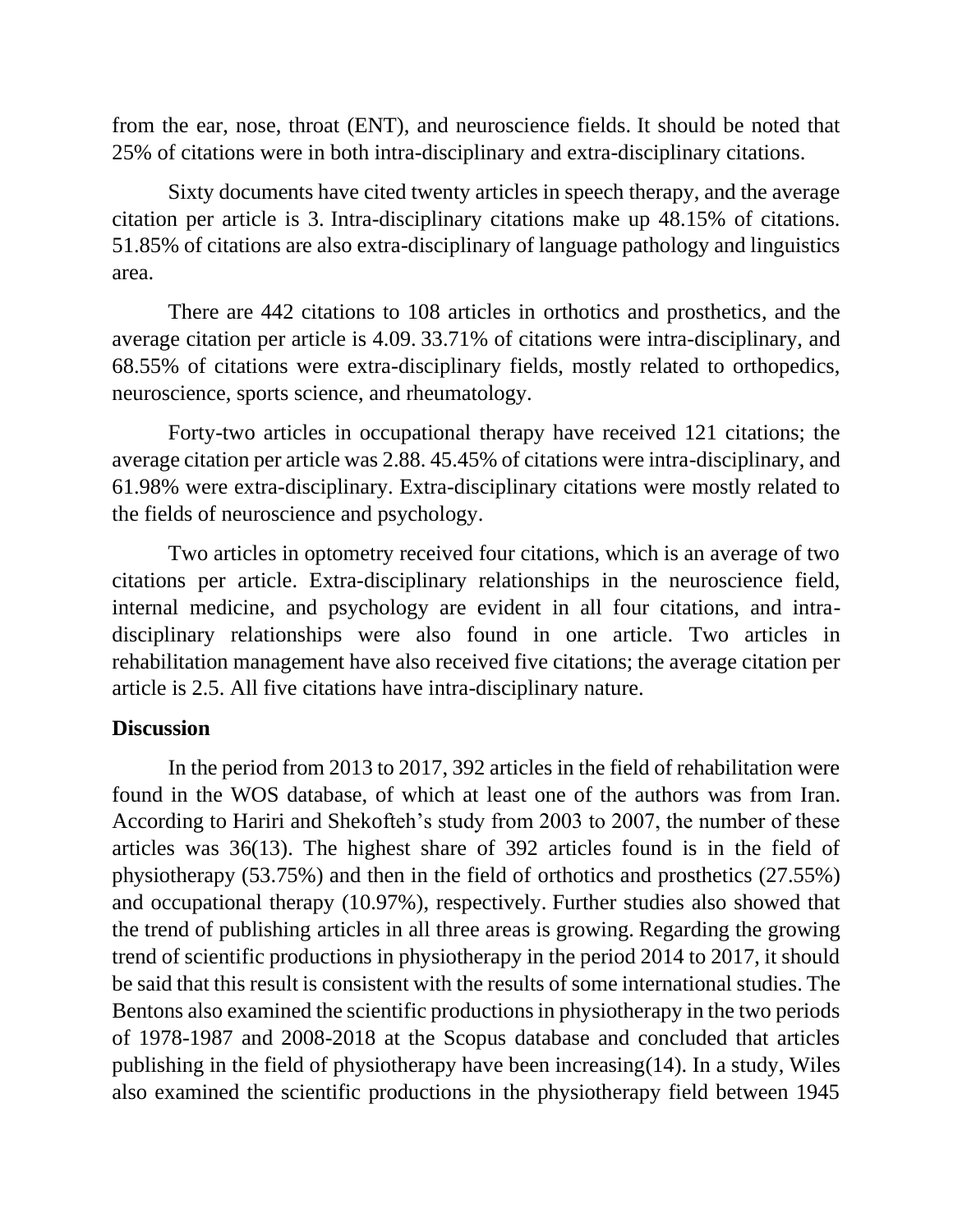and 2010 and concluded that scientific productions' physiotherapy field had a growing trend during the research period(15).

Regarding the significant growth of scientific productions in physiotherapy, perhaps this result can be attributed to the antiquity and increasing importance of physiotherapy(16,17). The first recorded case of physiotherapy dates back to 1813, but modern physiotherapy was developed in Britain in the late 19th century immediately after World War I (18,19) and in the United States in 1921 (17). In Iran, in the early 1960s, the first physiotherapy graduates entered the country, and in 1967, the first physiotherapy association was established(20) . However, in general, wars, epidemics, disease outbreaks and the growing needs of people with disabilities, and the growing demand of society to empower them to play an influential role in society and all have a significant impact on the growth and development of physiotherapy and its transformation as an essential component of healthcare(17). Therefore, it may be possible to justify the growing trend of scientific productions in this field to respond to this growing need.

Orthotics and prosthetics are the second field with the highest share of articles in rehabilitation in Iran. The growth trend of scientific productions in the field of orthotics and prosthetics in this research is in line with Miro's study, which in the study of scientific productions in the field of orthoses and prostheses in the period 2009 to 2011, pointed to the growing trend of scientific productions in this field(21). The thematic area of orthotics and prosthetics is also a growing area whose education development is considered by many countries, including Iran (22,23).

The occupational therapy field is the third field with the highest share of scientific products of sub-disciplines of rehabilitation in Iran, and a growing trend has been observed in publishing its articles. This result is in line with Brown et al.'s study on scientific productions in the field of occupational therapy in the period 1991 to 2014 (24,25); also, the study of Gupta in the study of scientific productions of Yoga in the period 2007 to 2016(26). The use of occupational therapy in rehabilitation dates back to ancient times(27). However, occupational therapy has been a profession since 1917, coinciding with the founding of the National Society for the Promotion of Occupational Therapy, now known as the American Occupational Therapy Association (AOTA) (28). The beginning of occupational therapy in Iran dates back to 1971(29). Therefore, perhaps the 48-year history of this scientific field in the form of an academic field can be cited as one reason justifying this part of the research.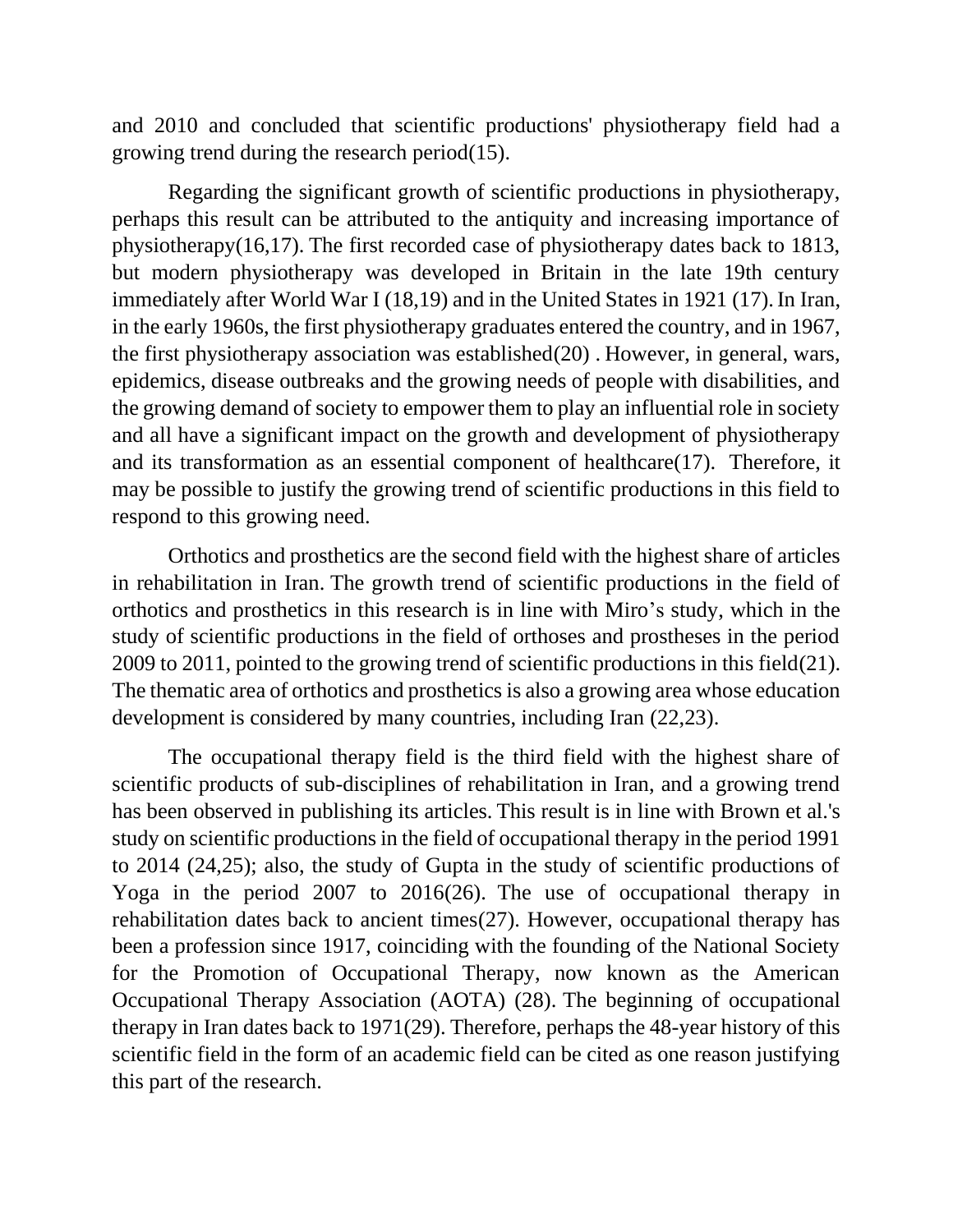In general, according to the research findings and the results of the cited studies on the growing trend of publishing articles in physiotherapy and orthotics and prosthetics, and occupational therapy, both in Iran and in the world, it can be predicted a growing future to publish articles in all three areas.

The lowest share of articles number in the field of rehabilitation sciences in Iran from 2013 to 2017 also belongs to optometry and rehabilitation management. Regarding the optometry articles, this part of the research results is inconsistent with Montero's research results. According to Montero, the trend of publishing scientific products in the field of optometry in Spain, indexed in the Embase database between 1974 and 2013, has increased significantly(30). Studies on this field's antiquity showed that the American Optometric Association recorded the beginning of optometry in the world under 1263. However, according to the association, the first steps are taken to encourage research and education promotion in this field date back to 1922, coinciding with establishing the American Academy of Optometry and holding the first optometry education conference(31). In 1972, it was established in Iran for the first time in Optometry's associate degree at Mashhad University of Medical Sciences and Shahid Beheshti University(32). Therefore, it seems that the low scientific production among our country's researchers in this research is not affected by its antiquity. On the other hand, since, in addition to the bachelor's degree, optometry is taught in two Master's, and Ph.D. courses in prestigious Iranian universities, the small share of Iranian optometry articles in WOS needs further investigation.

Rehabilitation management is the second field of rehabilitation sciences that has the lowest scientific output of this research. Bibliometric and scientometric studies were not found to compare the results of this section with similar studies. However, studies have shown that despite the growing world need for rehabilitation management services(33), this field is not taught as an academic field in Europe. In the United States, it is also taught at several universities with heterogeneous titles. Among the universities of Asia and the Middle East, this field is taught only in India and Iran(34). Considering that this field has been accepting students for Master's degrees in Iran for nearly 20 years(35) , the small number of scientific productions in this field needs further investigation.

Predominantly, the research findings demonstrated a growing trend in the publication of Iranian rehabilitation articles published in 2014 to 2017 and indexed in WOS. These results are in line with some studies that have examined the trend of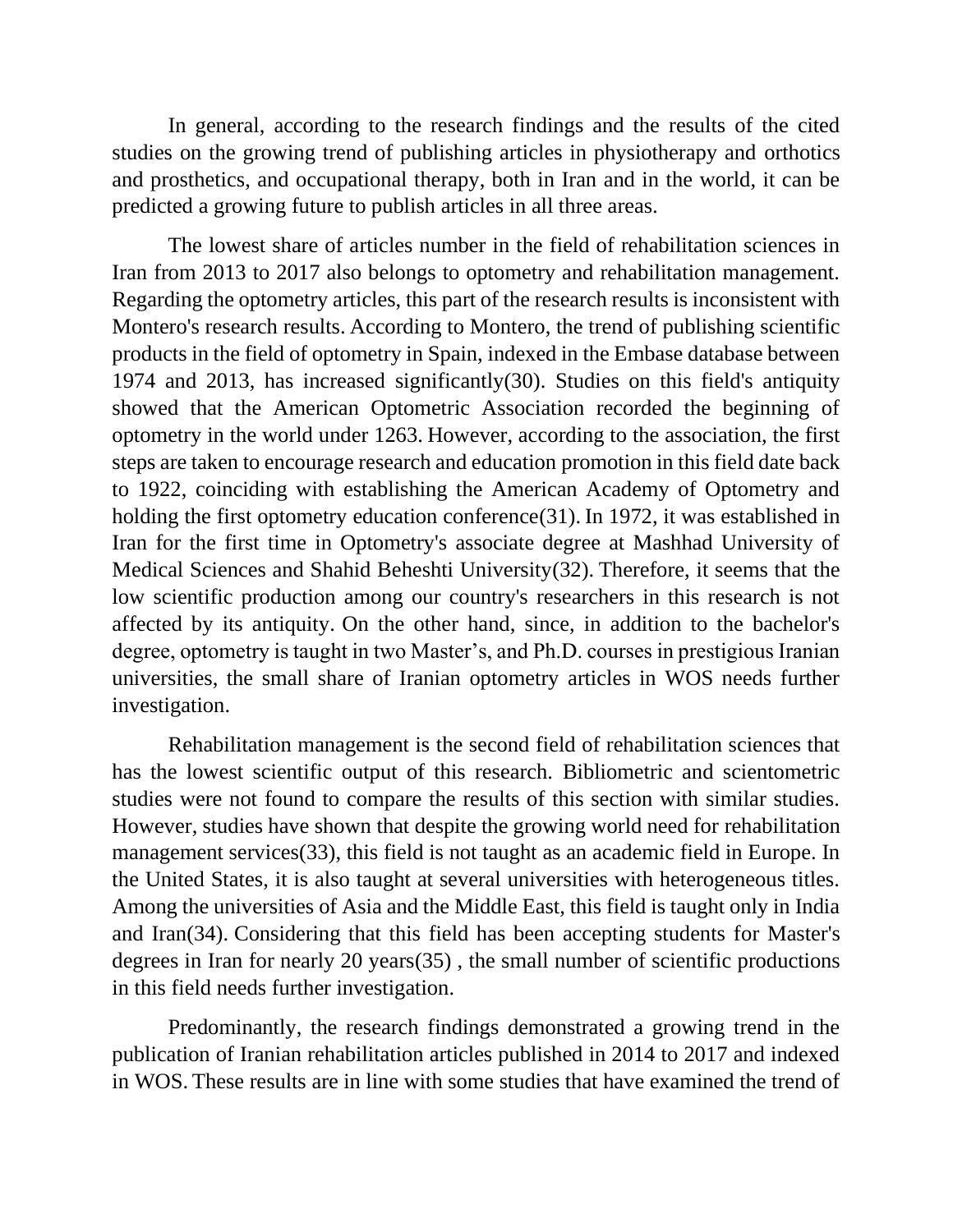Iranian scientific production in medical sciences or its various sub-fields that have reported a growing trend(36–39).This seems to be due to the Ministry of Health and Medical Education's incentive policies to encourage researchers to produce science and publish articles in reputable international databases, such as WOS.

Out of 12076 references of 392 articles, the highest rate was related to intradisciplinary references. The highest mean number of intra-disciplinary references (mean 31.56) also belonged to the field of physiotherapy and then to the fields of speech therapy with an average of (34.9), occupational therapy (23.84), orthotics and prosthetics (23.78), respectively.In all these four areas, the average number of intradisciplinary references is higher than the average number of extra-disciplinary references.

It should be noted that further study of intra-disciplinary relationships showed that in all fields except rehabilitation management, the priority was the intradisciplinary relationship of each field with its own field and then with other subdisciplines of rehabilitation sciences.

In the fields of rehabilitation management, optometry, and audiometry, the average number of extra-disciplinary references is more than the average number of intra-disciplinary references. It seems that in these fields, preference has been given to expanding scientific boundaries and interacting with other sciences. In general, the findings of this part of the research indicate that the first and foremost field in which the fields of rehabilitation sciences have established an extra-disciplinary relationship with it in the field of neuroscience. This may be due to the importance of neuroscience in the field of rehabilitation(40,41).

Overall, the present study findings confirm the importance of intradisciplinary relationships in solving the sub-disciplines problems in rehabilitation sciences in Iran. This confirms that experts have tried to solve their problems to benefit more from the synergy of knowledge within the field. It is worth noting that higher rates of intra-disciplinary relationships than extra-disciplinary are regular. However, it is necessary to investigate further that this did not stem from not recognizing the potentials and capacities of other sciences in solving internal problems of the field, lack of a suitable platform for a discourse of researchers in different scientific fields, disciplinary biases, and prejudices, and other communication barriers. Although, in general, the share of intra-disciplinary relationships is more than extra-disciplinary relationships in the references of articles in the field of rehabilitation sciences, the growth trend of intra-disciplinary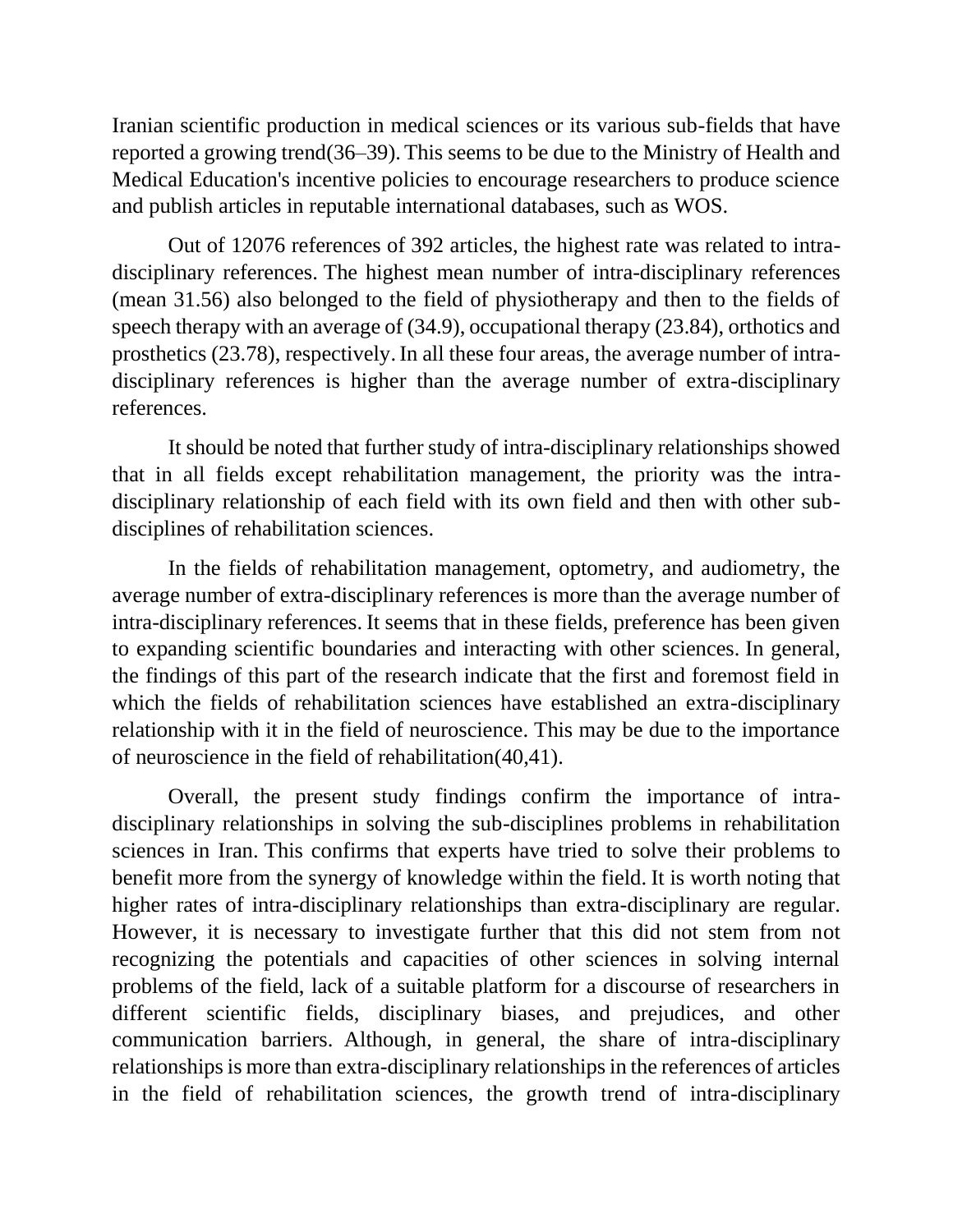relationships in most fields except physiotherapy, audiometry, and speech therapy (to some extent) over time 2013 to 2017 has been a growing trend. Perhaps this result can be interpreted as saying that in addition to the powerful presence of intradisciplinary relationships, gradually, over the period under study, researchers have realized other science fields' potential to solve problems within their respective fields.

The current study revealed that 392 articles received 1398 citations. In their study, Hariri and Shokofteh have shown that 36 articles in the field of rehabilitation sciences in the science citation index in the period 2003 to 2007 have succeeded in obtaining 175 citations. The average citation per an article in the present study (3.57) has decreased compared to the mentioned study (4.86)(13). This result suggests that these scientific products' qualitative growth may not have coincided with their quantitative growth.

Among the rehabilitation sciences sub-disciplines, the highest average citation received per article is related to the field of orthotics and prosthetics with 4.09% and then to physiotherapy fields with 3.61%, speech therapy with 3%, and occupational therapy with 2.88%, respectively. Findings of this part of the research indicate that the highest number of citations was made to articles in all fields except rehabilitation management from other science fields. More than half of the citations were related to physiotherapy, audiometry, speech therapy, orthotics and prosthetics, and occupational therapy compared to other fields of science and had an extradisciplinary nature. This confirms that these sub-disciplines have the potential to support research in other fields of science and have been able to play a role in answering questions and solving problems in those fields.

## **Conclusion**

In general, the research findings in the period 2014-2017 show the increasing trend of science production in Iran's rehabilitation sciences field. Researchers in the study of sub-disciplines of rehabilitation sciences in Iran have used intra-disciplinary relationships more than extra-disciplinary relationships in compiling articles, while they have received the most citations from outside the field of rehabilitation sciences relationships. The results obtained due to the intra-disciplinary nature of rehabilitation sciences show the appropriate potential of this area to interact with other sciences.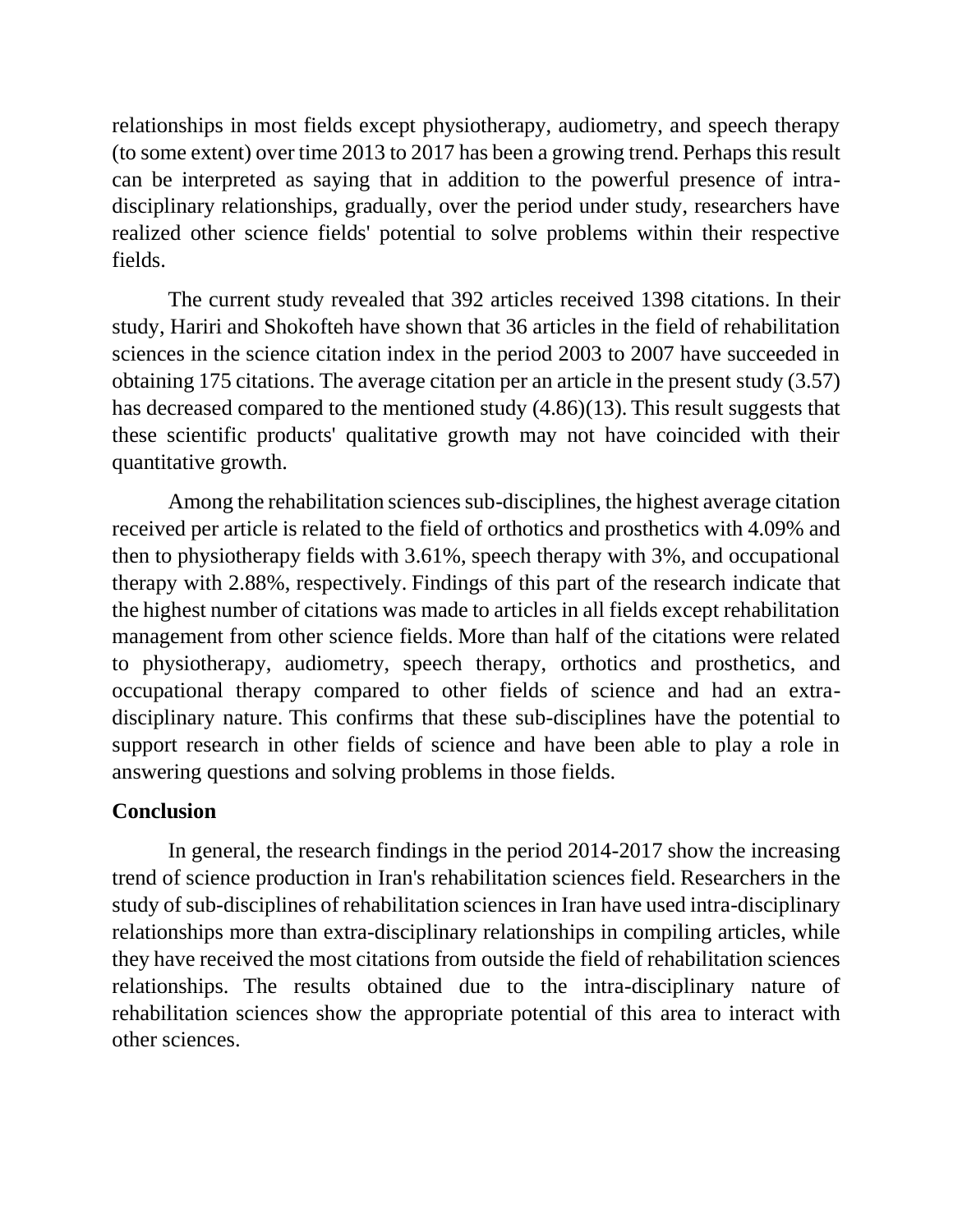**Acknowledgement:** Current research has been approved by the ethics committee of Shahid Beheshti University of Medical Sciences (ethics code: IR.SBMU.RETECH.REC.1398.389)

# **References**

- 1. Horri A, Shahbodaghi A. Citation styles for scientific writings: International guidelines. 2nd ed. Tehran University. Tehran; 2008. 27 p.
- 2. Fazeli N, Koushki F. Discipinary, interdisciplinary and post- disciplinary: changing disciplinary patterns in linguistics. Interdiscip Stud Humanit. 2017;9(1):1–24.
- 3. Chen S, Arsenault C, Gingras Y, Larivière V. Exploring the interdisciplinary evolution of a discipline: the case of Biochemistry and Molecular Biology. Scientometrics. 2015;102(2):1307–23.
- 4. Schary DP, Cardinal BJ. Interdisciplinary and Intradisciplinary Research and Teaching in Kinesiology: Continuing the Conversation. Quest. 2015;67(2):173–84.
- 5. Garner J, Porter AL, Borrego M, Tran E, Teutonico R. Facilitating social and natural science cross-disciplinarity: Assessing the human and social dynamics program. Res Eval. 2013;22(2):134–44.
- 6. Stucki G, Bickenbach J, Gutenbrunner C, Melvin J. Rehabilitation: The health strategy of the 21st century. J Rehabil Med. 2018 Apr;50(4):309–16.
- 7. Pope AM, Brandt Jr EN. Enabling America: Assessing the role of rehabilitation science and engineering. National Academies Press; 1997.
- 8. Departmet of Rehabilitation Medicine. PhD in Rehabilitation Science [Internet]. University of Washington. [cited 2019 May 12]. Available from: http://rehab.washington.edu/education/degree/rehabsci/
- 9. World Health Organization. Rehabilitation. In: World report on disability. Geneva: World Health Organization; 2011. p. 93–133.
- 10. School of Graduate Studies University of Toronto. Rehabilitation Science [Internet]. University of Toronto. [cited 2019 May 15]. Available from: https://www.sgs.utoronto.ca/programs/rehabilitation-science/
- 11. Pormomeni A. Basic of Rehabilitation. Isfahan: Isfahan Medical Scinces University; 2012. 175 p.
- 12. Alberta Health Services. Rehabilitation conceptual framework. Alberta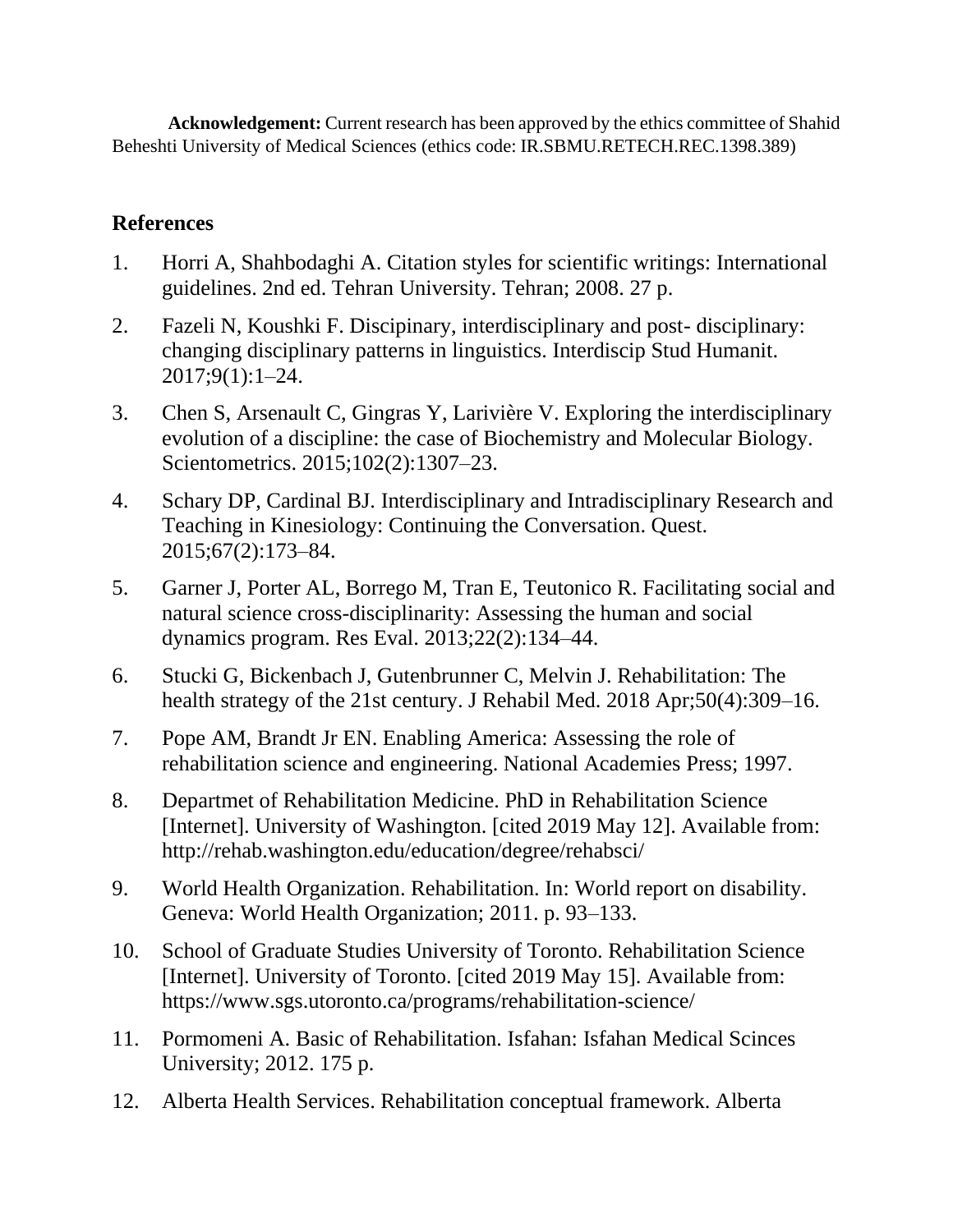Health Services. 2012.

- 13. Hariri N, Shekofteh M. The scientific map of medicine in Iran: Category cocitation analysis. Malaysian J Libr Inf Sci. 2013;18(2):79–94.
- 14. Benton AD, Benton DC. Evolution of physiotherapy scholarship: A comparative bibliometric analysis of two decades of English published work. Physiother Res Int. 2018;e1760.
- 15. Wiles L, Matricciani L, Williams M, Olds T. Sixty-five years of Physical Therapy: bibliometric analysis of research publications from 1945 through 2010. Phys Ther. 2012;92(4):493–506.
- 16. Labbe M. Physical Therapy: A Profession with a Promising Future. ESSAI. 2014;12(1):24.
- 17. Swisher LLD, Page CG. Professionalism in physical therapy: History, practice, and development. Elsevier Health Sciences; 2005.
- 18. O'Sullivan SB, Schmitz TJ, Fulk G. Physical rehabilitation. FA Davis; 2019.
- 19. Casarotto RA, de Andrade CRF, Tanaka C, Lancman S, Oliver FC. Physical therapy, speech therapy and occupational therapy: past, present and future. Rev Med. 2016;95(spe2):29–34.
- 20. Iranian Physiotherapy Association. [History of Physiotherapy in Iran]. Iranian Physiotherapy Association.
- 21. Miro RM, Lewandowski AL, Kahle JT, Mengelkoch LJ, Boone DA, Highsmith MJ. Bibliometric Analysis of Articles Published from 2009 through 2011 in the Journal of Prosthetics and Orthotics, Journal of the American Academy of Orthotists and Prosthetists. JPO J Prosthetics Orthot. 2013;25(4):201–8.
- 22. Opartkiattikul N, Sukthomya S, Rakbangboon T, Pinitlertsakun J. Prosthetics and orthotics education development in Southeast Asia. Clin Teach. 2019 Feb;16(1):71–3.
- 23. Taheri A, Changiz T, Tofighi S. The analysis of the trend of educational system in orthotics and prosthetics in Iran and the world: A step toward the foresight. J Res Med Sci. 2019;24:25.
- 24. Brown T, Gutman SA, Ho Y. Occupational therapy publications by Australian authors: A bibliometric analysis. Aust Occup Ther J. 2018;65(4):249–58.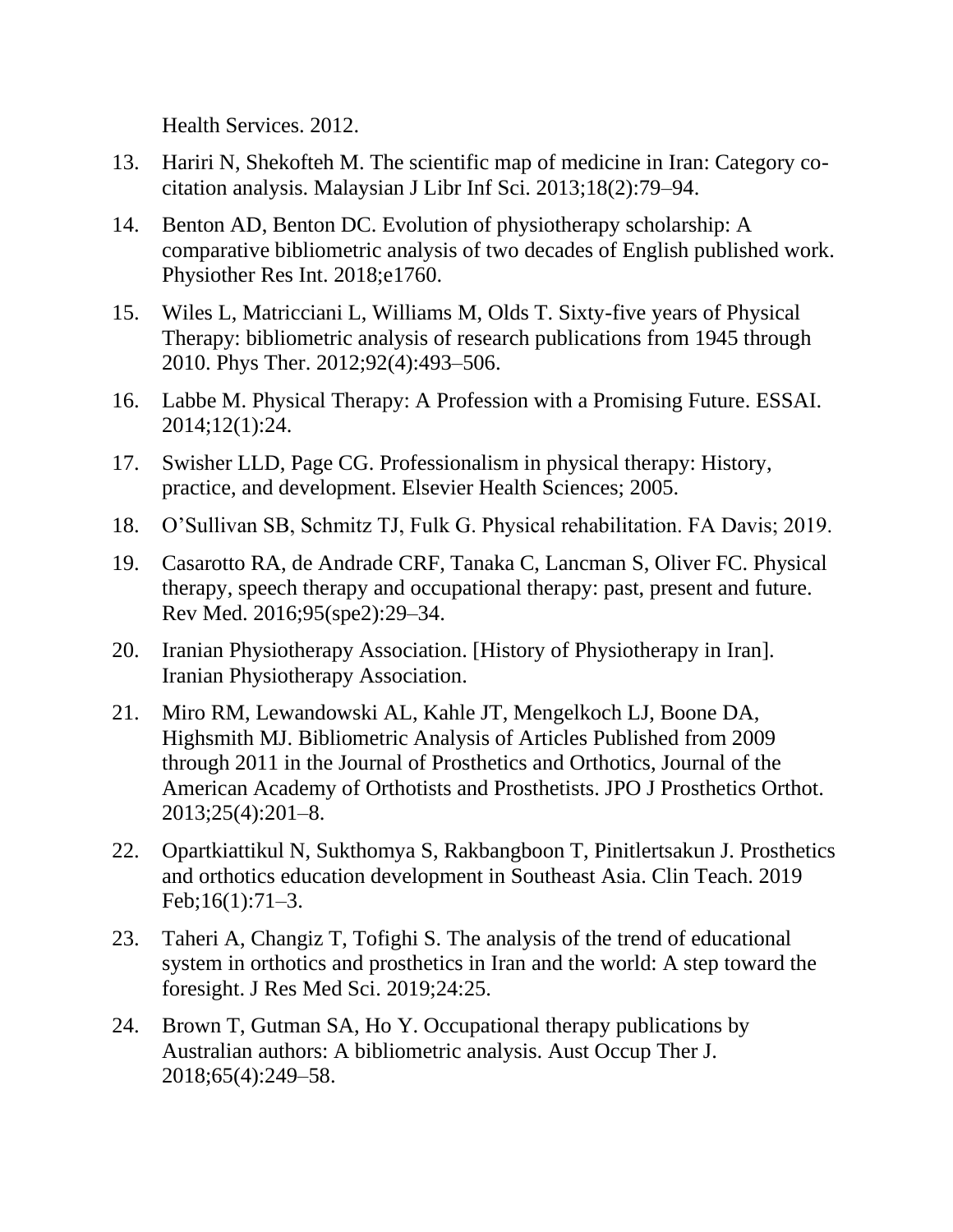- 25. Brown T, Gutman SA, Ho Y-S, Fong KNK. A bibliometric analysis of occupational therapy publications. Scand J Occup Ther. 2018;25(1):1–14.
- 26. Gupta BM, Ahmed KKM, Dhawan SM, Gupta R. Yoga Research a Scientometric Assessment of Global Publications Output during 2007-16. Pharmacogn J. 2018;10(3).
- 27. Quiroga VAM. Occupational therapy: The first 30 years 1900 to 1930. American Occupational Therapy Association Bethesda, MD; 1995.
- 28. American Occupational Therapy Association. History of AOTA Accreditation. American Occupational Therapy Association.
- 29. Fallahpour M. A review on occupational therapy in Iran. Iran Rehabil J. 2004;2(2):5–8.
- 30. Montero FJP, López-Muñoz F, Santa Cruz FH. Bibliometric analysis of the scientific production in the area of Optometry. Arch la Soc Española Oftalmol (English Ed. 2016;91(4):160–9.
- 31. American Optometric Association. History of Optometry. American Optometric Association.
- 32. Iranian society of Optometry. [Iranian society of Optometry].
- 33. University of Social Welfare and Rehabilitation Sciences. Department of Rehabilitation Management. 2019.
- 34. University of Social Welfare and Rehabilitation Sciences. [Department of Rehabilitation: Similar disciplines inside and outside of the country]. 2019.
- 35. University of Social Welfare and Rehabilitation Sciences. [Department of Rehabilitation: History of the descipline]. 2019.
- 36. Mousavi Chalak A, Yaminfirooz M, Riahi A. Quantitative and Qualitative Evaluation of Islamic Republic of Iran's Scientific Productions Indexed in Scopus in the Field of Nursing during 2000-2016. Qom Univ Med Sci J. 2018;12(4):61–71.
- 37. Mousavi Chalak A, Riahi A. Study of Scientific Outputs and Determined Regional and International Level Of Islamic Republic Of Iran in the Field Of Diabetes during Two Last Decades. Iran J Diabetes Metab. 2018;17(5):214– 24.
- 38. Mohammadhassanzadeh H, Samadikuchaksaraei A, Shokraneh F, Valinejad A, Abolghasem-Gorji H, Yue C. A bibliometric overview of 30 years of